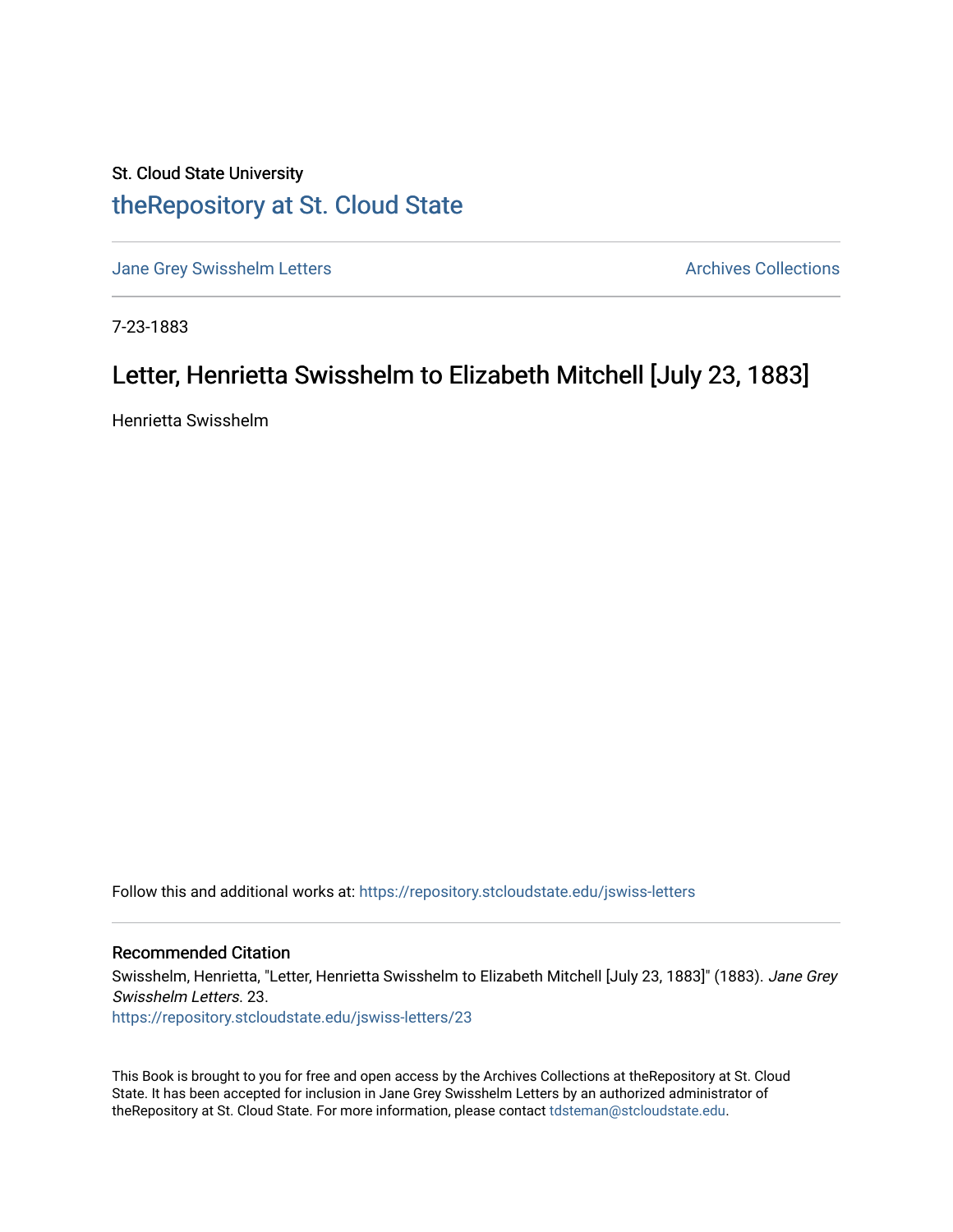Henrietta Swisshelm to Mrs. Henry Z. Mitchell, July 23, 1883. [Mitchell MSS. -- A.L.S.]

> 1883 [written in pencil] Monday July 23rd Chicago

Dear Aunty.

closed the car

I got mother here yesterday in a rather scattered condition. She seems quite well in every way but is most "monstrous" weak. She was very uncomfortable during the journey, said she felt as though her insides were loose & mixed up & rattling around like a gallon of water in a barrel. We would not have come so soon, but I got sick myself from the malaria, & did seem unsafe to stay another day. Mother might have known she could not have lived in such a place. Charley King has piled the manure on by the ton, till it is so rich & rank it does not know itself. Then he pulls up cart loads of weeds & leaves them to rot in piles, & all the refuse tops of the vegetables he sells are thrown out to swelter in the rain & sun. Besides his barn yard is worse than the Chicago stock yards & his pig pen enough to pol[l]ute a county, & then he is a Dutchman which means he is a pig himself. But then he has been a good tenant, the only harm he has done, was to cut down that big maple tree. Mother told him, if [sic] it would bring back the tree to kill him & put him into the hole left after the stump was grubbed out, she'd do it. I can see her say it. I am sure he shook in his boots, & thought maybe if he was in that hole, the tree would be brought back some how, & that the experiment would be likely to be tried. Fortunately he leaves this winter, & the place will be sowed in grass & rented for pasture hereafter. Mother declares she will go back next April & get it thoroughly renovated I tell her the only possible way to